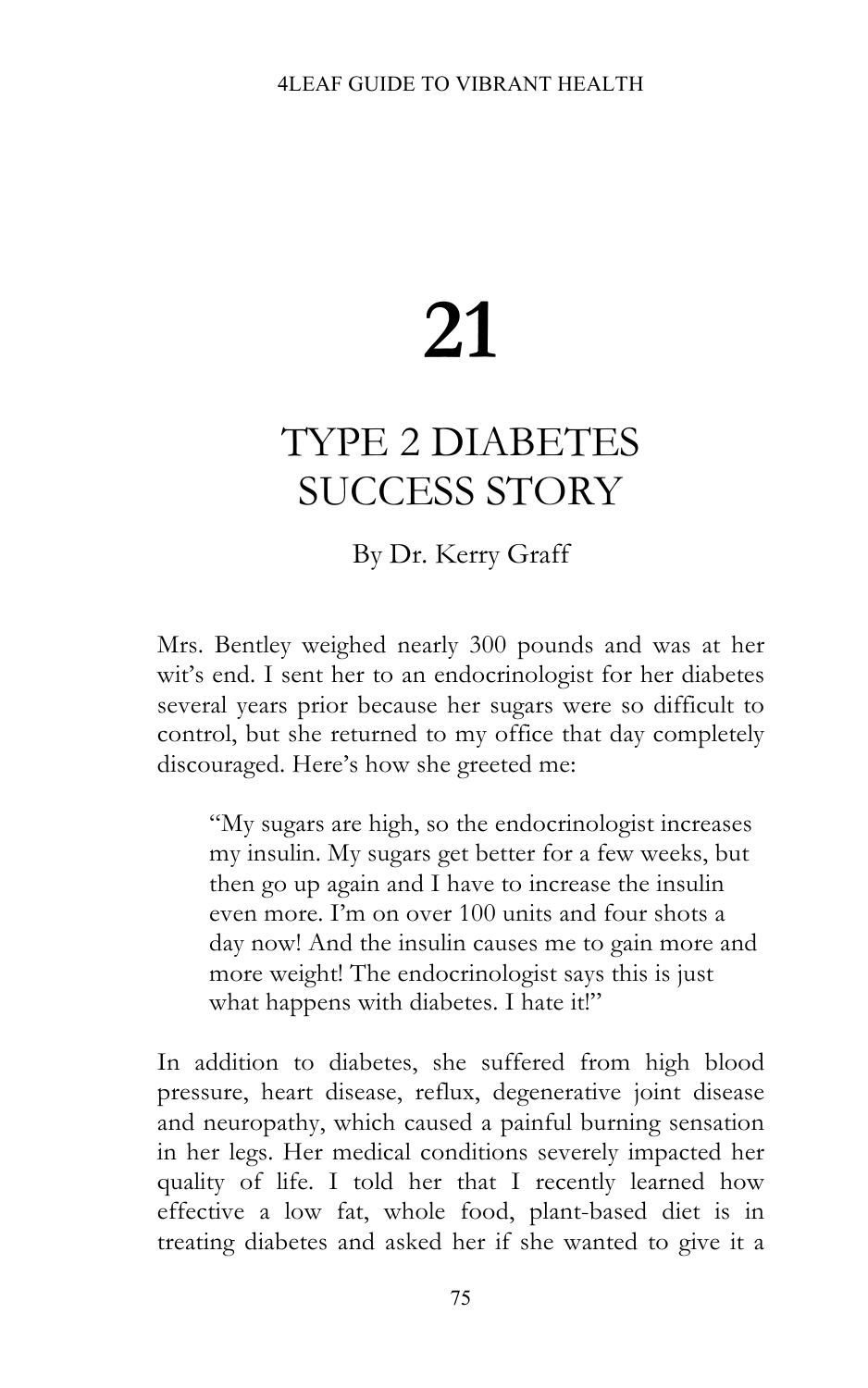try. At that point, I think she would have tried just about anything.

I had her take the 4Leaf Survey, and despite the fact that she was following the American Diabetic Association (ADA) diet, she scored only at the *Better Than Most* level. We mapped out a plan for the diet changes I was asking her to make. "But I'll be eating a lot of carbs! Isn't that going to make my diabetes worse?" she asked.

KG: "It is counterintuitive, for sure. All these years you have been told to avoid them, and now I'm telling you that you should be eating **mostly** carbs! But this type of diet was shown by Dr. Neal Barnard to reduce sugars three times better than the ADA diet you have been on.

First of all, carbs are not all the same. Good carbohydrates are ones that are as close to the way they come in nature as possible. Our bodies know what to do with those kinds of carbs.

It is the processed carbs—the crackers, white bread, pastries, cakes and candies--that our bodies have no idea how to handle and cause our shoot blood sugars to shoot up. Basically, focus on eating carbs that only have one ingredient on the label. Or better yet, carbs that don't even need a label!"

In addition, fat in your diet increases insulin resistance. Insulin works like a key to open the door for sugar to get into cells. Fat gums up the lock, making it hard for insulin to do its job. Reducing fat in your diet will help insulin work better."

**Before she left the office**, I reminded her that the diet changes she was going to make would likely reduce her need for medication (especially for insulin) quickly and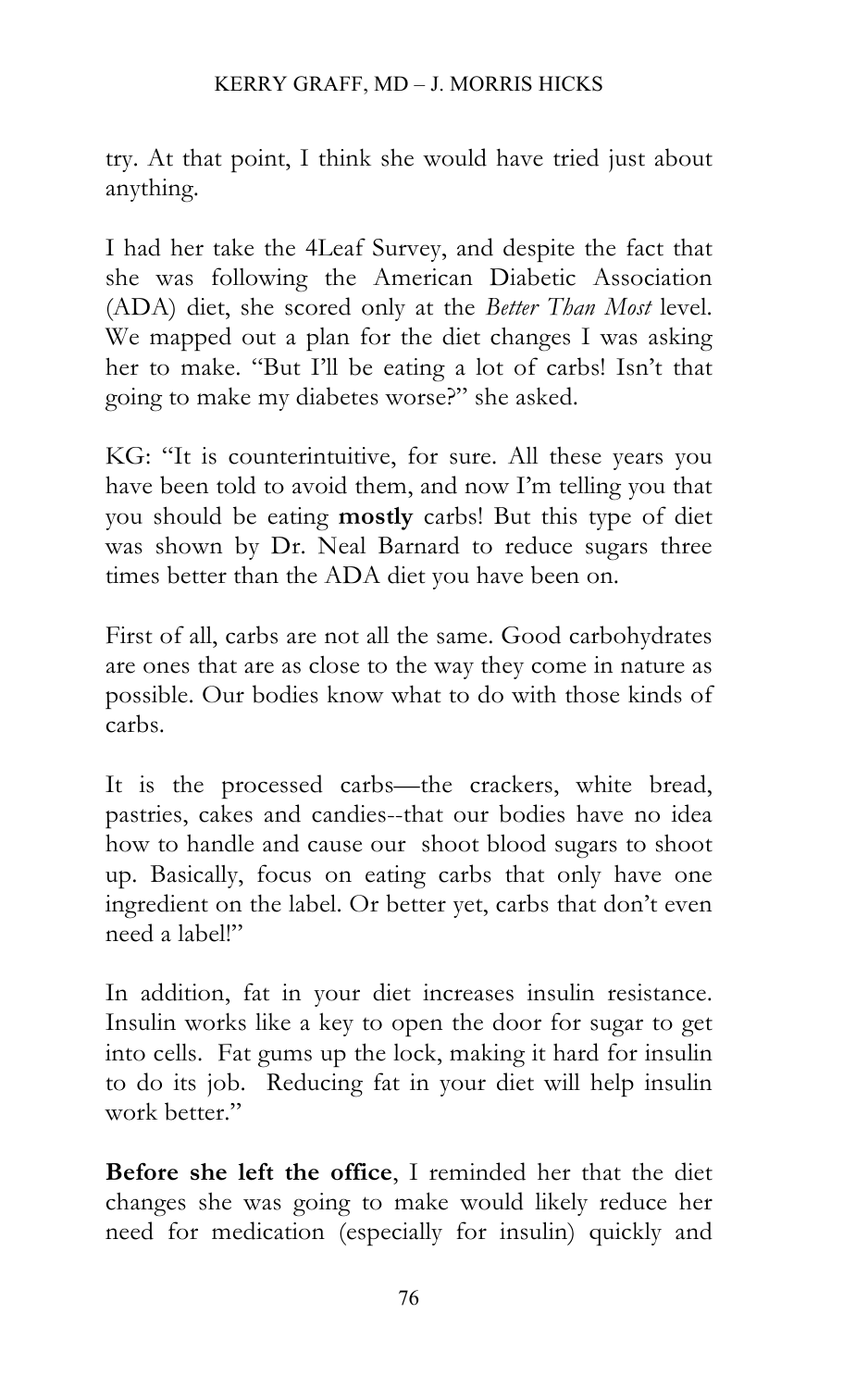## 4LEAF GUIDE TO VIBRANT HEALTH

significantly. As such, I told her that she should let her endocrinologist know what she was doing, cut back on insulin per her instructions and continue to check her sugars four times a day, plus anytime she had symptoms. She was due back in a month but was to call or see me sooner for any problems or questions.

Mrs. Bentley was a quick learner and highly motivated. She went right to eating at the 3 to 4Leaf level. Within a week, she called to tell me her systolic blood pressure, which had been 140 when I saw her, had dropped to 90 and she was dizzy. We decreased one of her three blood pressure meds. At her follow-up appointment one month later, she was positively gleeful.

"I feel great! I have so much energy! "

The increased fiber (basically she had increased this 500% by eating 4Leaf) had caused some mild gas and bloating initially, but that had all resolved. She definitely didn't need medication for constipation anymore! She wasn't dizzy, but on exam, her systolic blood pressure was still low, so we reduced her blood pressure medication further. Then I asked her about her sugars:

"I am off over half my insulin already! I can't believe it. I feel better than I have in years. I have my life back! Just by changing what I eat!"

**After years of feeling like a victim of disease, she was now feeling empowered.** Patients have way more control over their health by what they put on their forks than doctors do with the pills and procedures they prescribe. I think that is the biggest realization for all of us.

Mrs. Bentley's story continues. She, like all of us, is a work in progress. As she continues this way of eating, she needs